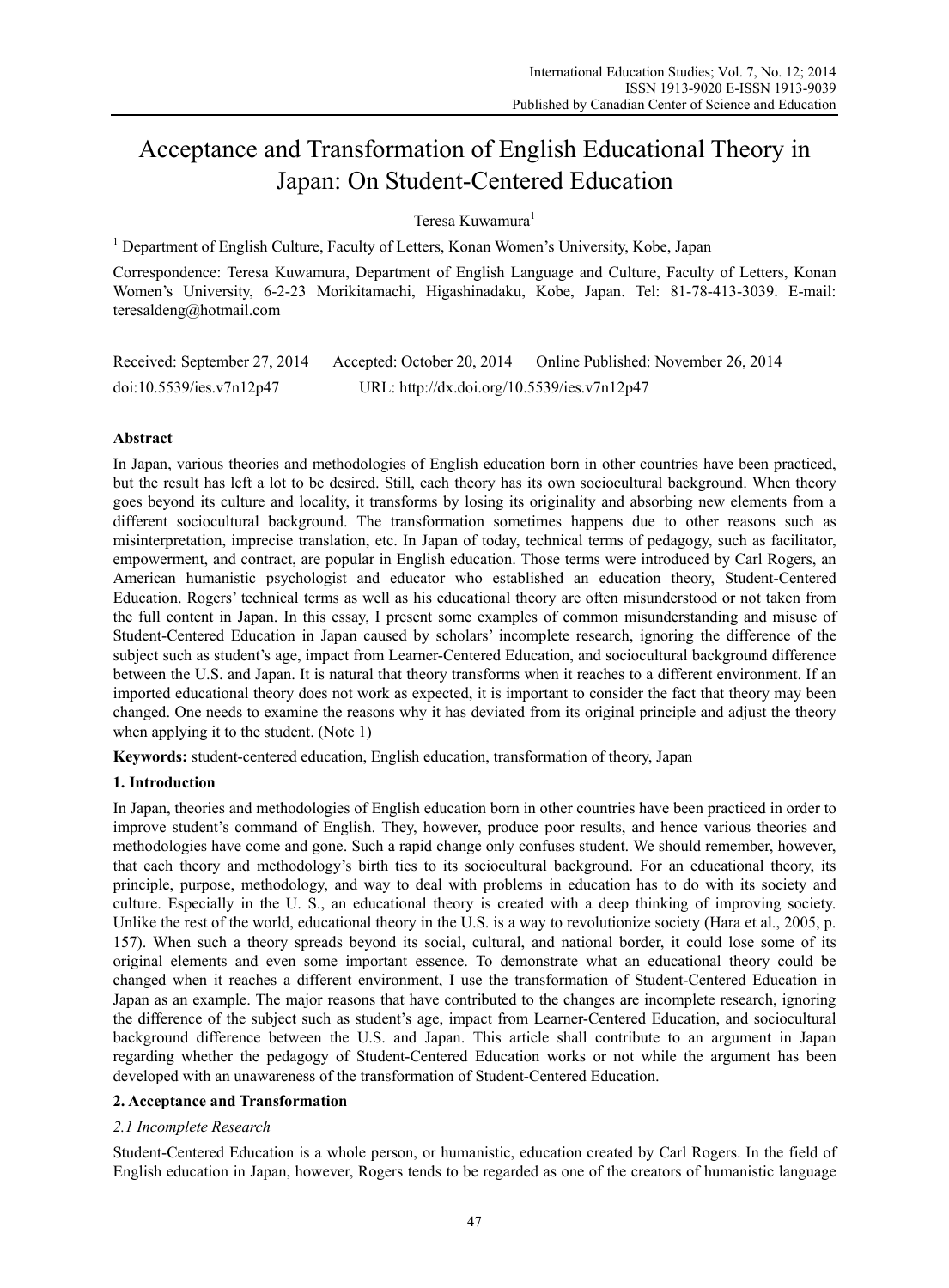teaching or Learner-Centered Education. For instance, one of the research books on English education in Japan, *A comprehensive list of current teaching methods of English* edited by Tasaki (2002), states about humanistic education as a basis of humanistic language teaching.

Humanistic Education is an educational reform movement which was *advocated in the beginning of 1970s*, based on humanistic psychology, idealism, existentialism, interest in human development, counseling, and psychotherapy. (Tasaki, 2002, p. 116. Italics by the author) (Note 2)

However, Rogers, influenced by John Dewey's Child-Centered Education and based on his own psychological theory, Person-Centered Therapy, introduced his new educational theory, Student-Centered Education, in 1940s. In his book published in 1951, he dedicated a whole chapter to Student-Centered Education. That is, his Student-Centered Education is not one of the pedagogies of humanistic education but the basis of the humanistic education.

The book of *the Comprehensive List* also presented reader incorrect information about Rogers' book and theory, referring to Ayabe's research.

The basic theory of Humanistic Approach which Ayabe has been trying to organize consists of the follows: (1) Need Hierarchy Theory (A. Maslow), (2) actioforma of personality (Yeomans: 1975, Yusuke Kawazu), (3) actioforma of cerebrum (Yusuke Kawazu: 1978), (4) humanistic education (Hiroshi Ito: 1978, G. Moskowitz: 1978), (5) confluent education (G. Brown, B. Galyean: 1977), (6) group dynamics, human dynamics (S. Morel: 1975), (7) humanistic psychology, counseling (*C. Rogers, 1967*), (8) Others (existentialism, humanitarianism, Zen Buddhism, and so on). (Tasaki, 2002, p. 117. Italics by the author)

The book of *The comprehensive list* refers to Rogers' book published in 1967 as if Rogers had published his educational and psychological theories for the first time in that year. The research is, however, not complete. Rogers' book published in 1967 is *On becoming a person*. It is a revised edition of the book published under the same title in 1961. Furthermore, the book is only of a collection of published papers from Rogers.

#### *2.2 Ignoring the Difference of the Subject*

The introduction of humanistic language teaching in *A comprehensive list of current teaching methods of English* does not mention the age of the subject. Incomplete research could lead to neglecting the age of the student. In pedagogy, however, the difference of the learners' age is very important to consider. Rogers created his Student-Centered Education for college student and it was under the spotlight in the 1960s when the relationship between teacher and student in college was broken because of student movement and other violations. The relation between teacher and student is a basic infrastructure of education. Teacher had to rebuild the relation with student (Rogers, 1961/1995, p. 293; Kuwamura, 2010, pp. 30-34). That's why Rogers' Student-Centered Education was on spotlight because the key of the educational theory is to listen to others and understand them from their own internal framework of references in order to let them open to each other, in other words, to make them "a fully-functioning person" (Rogers, 1959, pp. 184-256). This means Rogers denied one-way teaching by teacher.

Ignoring of the difference of the subject leads to another criticism to Student-Centered Education in Japan. I often find that books which criticize Student-Centered Education and Learner-Centered education do not consider the academic level of student because the pedagogies argue for student's free choice of educational themes and materials. As pointed out earlier, however, Student-Centered Education was created for college student, or people who have already had basic academic knowledge. That's the reason Rogers allowed students to choose something interesting for themselves as educational materials.

It is also incorrect to conclude that Rogers only gave students something that they were interested in. Student-Centered Education is famous in terms of its flexibility. In Japan, many people seem to misunderstand that Student-Centered Education is characteristic for student's autonomous and free will to learn and teacher's supporting and facilitating role, or a matter of positional relation in education. The key point of Student-Centered Education is that from the standpoint of a whole person, teacher always analyzes learning from student's internal framework of reference, such as logic, emotion, and so on, with listening to student's voice, no matter what kind of pedagogies teacher uses. In addition, though Student-Centered Education was, as mentioned earlier, created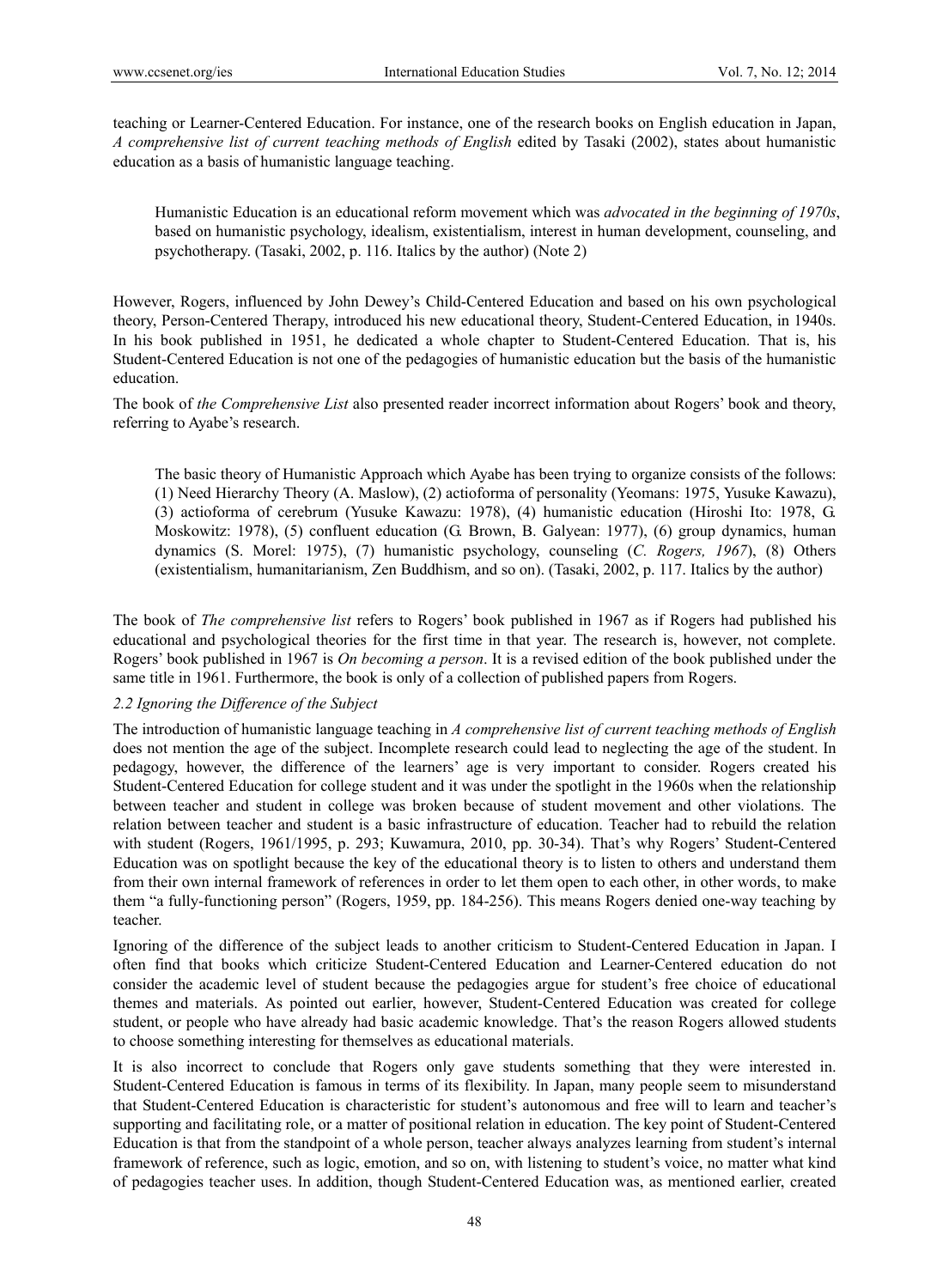for college student, student's academic levels are different. Carl Rogers used different pedagogies according to the level of the students, according to the explanation from Natalie Rogers, Carl Rogers' daughter and collaborator, from my interview with her at her home in Sebastopol (Kuwamura, 2010, pp. 167-178). Furthermore, she said,

"We should not confuse the diversity of education with the diversity of students; based on development of a whole person with consideration of student's internal framework of reference, we should use teacher-centered class and student-centered class due to educational contents. For example, regarding a basic formula and knowledge, teacher should make student memorize them, give them tests, and evaluate them. Additionally, teacher should relate to student in a natural way of a person; when teacher feels reluctant, they can honestly speak it out to student. It is effective for student's acceptance of teacher as a person. The most important point is, that teacher should not be meaninglessly authoritative but be honest to student as a person and always understand student from their internal framework of reference, and that Student-Centered Education should be an education based on developing student as a whole person as an integration of emotion and intelligence" (Kuwamura, 2010, pp. 172-173).

The flexibility of Student-Centered Education allows the educational theory to be used for student younger than college student. Still, teacher should pay attention to what Natalie pointed out about teacher's role and attitude to student.

Regarding neglect of the difference of student's age, the word "student" also could create issues. The meaning of the "student" in Student-Centered Education is college student. This word, hence, should be translated as "gakusei" (学生), which is a Japanese word for college student. I sometimes encounter the translation "seito chūshin kyōiku" (生徒中心教育); "seito" (生徒) means junior high school and high school student and "chūshin kyōiku" (中心教育) is "-centered education." Both "gakusei" and "seito" are "student" in English, but the meanings of "gakusei" and "seito" are different. If the words are not chosen properly, it would cause confusion. This is not the issue of direct translation but the problem of ability to choose the most appropriate word in Japanese. When the word "student" is translated to "seito," it naturally leads to the issue that teacher even lets junior high or high school student freely choose the educational materials according to their own interest. In the case, teacher cannot guarantee the level of their academic ability. In addition, such a "student-centered" education could be criticized for the reason that the pedagogy facilitates "narcissism," as the book *A comprehensive list of current teaching methods of English* describes as follows,

Narcissism: This approach gives weight to activity of self-contemplation, and hence has intense interest in "self," but lack interest in Others (Tasaki , 2002, p. 124).

This contradicts to Rogers' educational theory; the core of the theory is for fostering a fully-functioning person, a person who is open to other people. (Note 3)

#### *2.3 Impact from Learner-Centered Education*

Similar to the last section, the name of "Gakushūsha-chūshin kyōiku" (学習者中心教育: Learner-Centered Education) also could hide the age of learner. In Japan, this pedagogy stems from Charles A. Curran's "Community Language Learning." This is a methodology for French education and it is for student at community college or adult. (Note 4) In addition, Curran used Rogers' technical terms, such as facilitator, contract, empowerment, etc., without any reference to Rogers. Curran created a totally different pedagogy.(Note 5) Curran's "Community Language Learning" is simply a second language teaching theory based on the belief that student must improve their ability of second language because they want to become a person like their teacher (Curran, 1972, p. 92). The final stage of language teaching in Curran's theory is that student becomes teacher. There is no gap between teacher and student. Teacher has no authority in a classroom and hence Curran called his own theory Learner-Centered Education (Curran, 1972, p. 101). Curran's theory is on the basis of an existed ideal relation between teacher and student. In Japan of today, it is questionable how many students want to become like their teachers and how many teachers can expect an ideal good relation with student. As Satoshi Tanaka points out, relationship between teacher and student as an infrastructure of education in Japan has been broken (Tanaka, 2003, p. 265). The situation requires teacher to find an idea and a practice to build up a good relation with student. Curran's pedagogy, hence, does not work in Japan as well as his book says. Curran wrote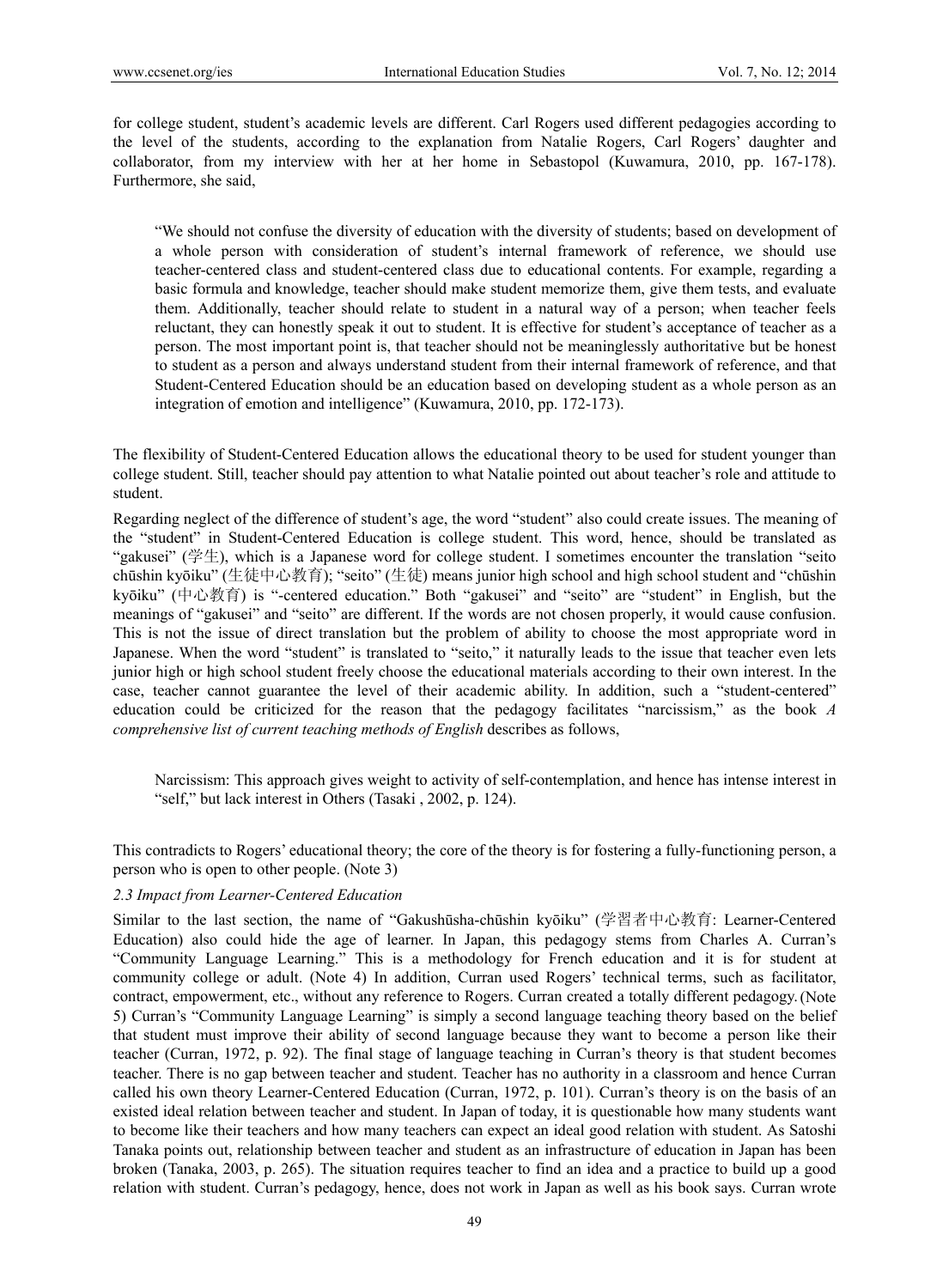his pedagogy in his book based on his theory for teaching language and was introduced to Japan. As a result, technical terms created by Rogers lost its significance in language teaching theory in Japan, while Rogers' theory became known by way of some characteristic pedagogies, such as Suggestopedia and pedagogies like occult. (Note 6)

## *2.4 Sociocultural Background Difference between the U.S. and Japan*

As mentioned earlier, Rogers' Student-Centered Education was under the spotlight in the 1960s when the relation as an infrastructure of education between teacher and student in college was broken because of student movement and other violations. In Rogers' mind, this phenomenon stemmed from a certain situation which he had recognized as peculiar to American society and hence he wrote his educational theory in 1951. It was a paternalistic society on the basis of Protestantism. In order to change such a society through education, Rogers created Student-Centered Education (Rogers, 1969, pp. 105-106).

Student-Centered Education was created based on Rogers' own psychological theory, Person-Centered Therapy. Rogers saw a paternalistic character in counselling by Freudian psychoanalysts as well, which was popular at that time. Rogers leveled two critiques against Freudian psychoanalysts, their dogmatism to Freudian theory and their tendency to try to understand a patient in the framework of the theory (Kuwamura, 2010, p. 15; Rogers, 1959, p. 191). Rogers, who valued clinical practice more than theory, thought "blind adoration of theory could lead to the distortion of the reality of a patient by adjusting this reality to the theory without any review of the problems in its theoretical disadvantages in principle" (Kuwamura, 2010, p. 15; Rogers, 1959, p. 191). Rogers, hence, insisted on listening to the patient's voice and empathizing the patient from the perspective of his or her own feeling and logic, or from his or her internal framework of reference. By doing that, instead of judging the patient's mental condition by imposing a theoretical framework, one can understand the facts of the patient's suffering.

This method is for fighting against paternalistic society in America, as well. "Paternalism is a protective stance for others: On a benevolent basis, someone intervenes in a situation that a person cannot handle for himself or herself, in the same way parents approach their child. The reason why paternalism is sometimes criticized is that it authoritatively takes a right of self-decision" (Kuwamura, 2010, p. 264). "Against authoritative paternalism and for a democratic society, Rogers insisted on sharing authority and making an individual decision autonomously and initiatively" (Kuwamura, 2010, p. 264). In order to practice this, Rogers emphasized emphatic understanding of others' internal framework of reference.

In the U.S. psychoanalysis, which takes a notice of Oedipus complex, or collision with Father, functions as a buffer for people living in the paternalistic, competitive society and to facilitate their adjustment to the society because the U.S., unlike countries of Catholicism, has no social mechanism as redemption and acceptance. Rogerian hearkening to others' voice, empathic understanding of others, and its practice, therefore, have a social meaning of counter-argument of traditional authority, or authoritarian paternalism of secular Protestantism and a meaning of a new buffer for American people (Kuwamura, 2010, pp. 264-265; History of Educational Thought Society, 2000, p. 730). By his theory and practice, Rogers showed how people should live democratically (Kuwamura, 2010, p. 265). It is a fight against and an attempt of revolution of American society.

On the other hand, in Japan, when Rogers' educational theory was introduced in 1970s, it was expected as a theory for developing a harmonious relationship with others in society peculiar to Japan, or "rural society." Rogers' theory was not used to fight against Japanese paternalistic society, nor revolutionize society, but facilitate good human relationship in "I-jump-into-the-sea-because-everybody-does" society and contribute to strengthening Japanese paternalistic society. As one of the disadvantages of Student-Centered Education that is often pointed out, the pedagogy tends to force student to make an individual decision autonomously and speak it out initiatively. As the book *A comprehensive list of current teaching methods of English* denotes,

Operationism: Student is used to following teacher's direction, and hence student is forcibly made to involve the activity of self-expression without readiness (Tasaki , 2002, p. 125).

The criticism like that, however, has no meaning because Student-Centered Education went beyond American national border into Japan, with its significance in principle undercut.

## **3. Conclusion**

It might be impossible to reintroduce the authentic Rogers' Student-Centered Education in Japan. In his study of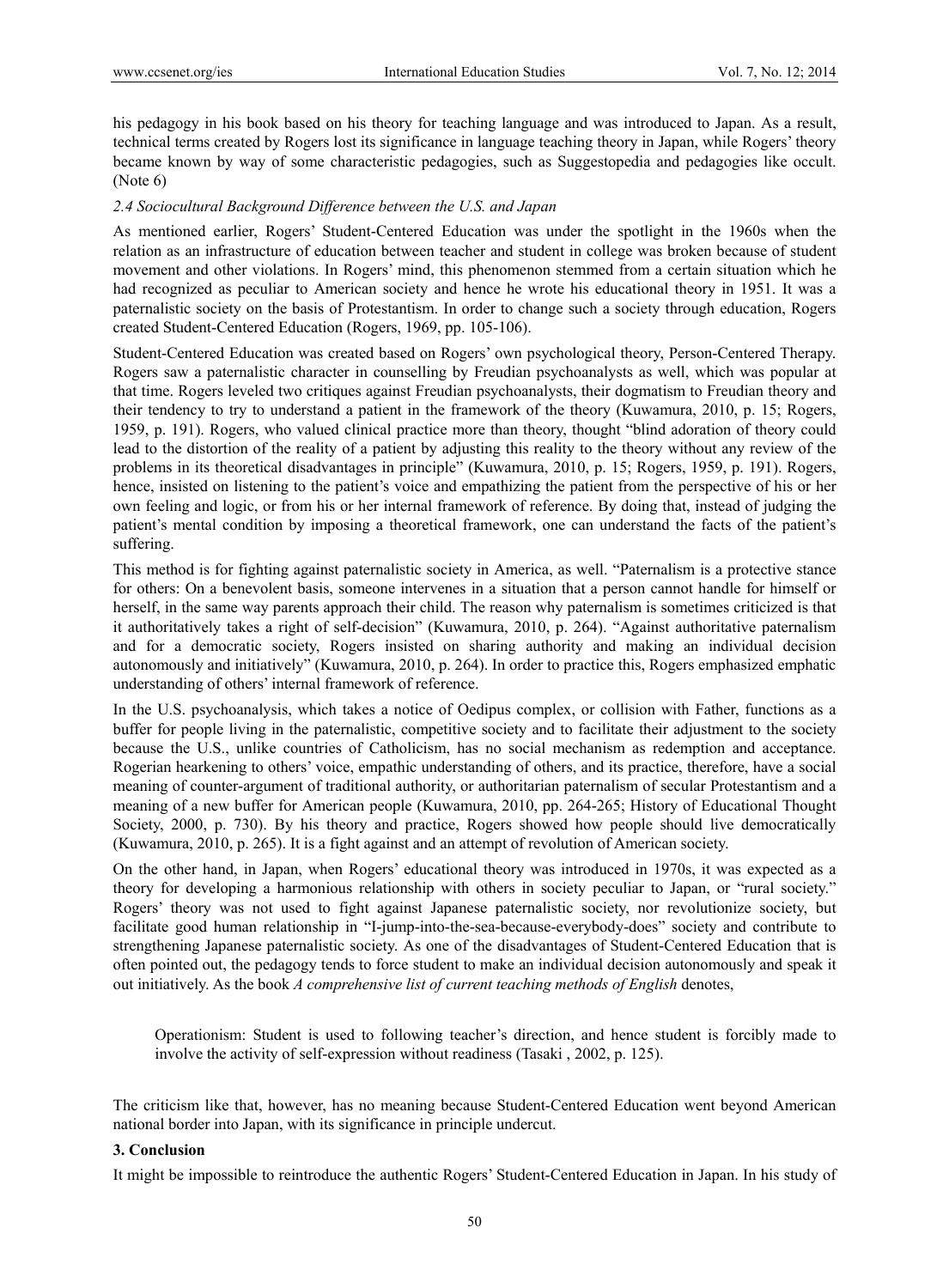world literature, Franco Moretti, who has a bird's eye view of literature in the world with reference to Immanuel Wallerstein's World-Systems Theory and Frederic Jameson's law of literary evolution, states that literature in an area has been developed as a compromise between the local styles of peripheral countries and the metropolitan culture of core countries in Europe (Moretti, 2000, p. 54). It is true to English educational theory as well. As long as theory goes beyond its original cultural and national border, it is natural that theory transforms. If an educational theory imported from another area does not work better than expected, it is important to realize the fact that theory may has been changed and therefore consider the process and reasons of transformation and its original principle. Also, it is important to adjust the theory based on the subject. Even if theory is changed, it can still be useful. For example, Student-Centered Education is valuable for Japanese school where many students keep off from others and teachers. A theory and a methodology are not a panacea that can be applied to any areas. In addition, every theory and every methodology has advantage and disadvantage. One cannot emphasize the advantage only. Student can be considered as a socio-cultural agency. One needs to adjust a theory and create a better approach with the support of the adjusted theory and methodology. Eyes on globalism and localism are important. In short, if some theory does not work well, one should not simply claim that it is not effective, without considering the original principle and significance and the process of acceptance and transformation.

#### **References**

Curran, C. A. (1972). *Counseling learning: A whole person model for education*. New York: Grune and Stratton.

- Hara, K., Yamanouchi, K., & Sugimoto, H. (Eds.). (2005). *Comparative sociology of education* (Kyōiku no hikaku shakaigaku). Tokyo: Gakubunsha.
- History of Educational Thought Society. (Ed.). (2000). *Encyclopedia of educational thought* (Kyōiku shisō jiten). Tokyo: Keisō Shobō.
- Kuwamura, T. (2008). Dewey's "Child-Centered Education" and Rogers' "Student-Centered Education" (Dyūi no "jidō chūshin kyōiku" to Rojāzu no "gakusei chūshin kyōiku"). *Bulletin of Dewey society of Japan, 49*, 33-42.
- Kuwamura, T. (2009). Carl Rogers' "Student-Centered Education" and Charles A. Curran's "Learner-Centered Education." (Rojāzu no "gakusei chūshin kyōiku" to Karan no "gakusyūsya chūshin kyōiku"). *Transactions of English studies and English teaching, 14*(28), 1-14.
- Kuwamura, T. (2010). *On theoretical application and its practice of C. Rogers's "Student-Centered Education" in foreign language education* (Gaikokugo kyōiku ni okeru C. Rojāzu no "gakusei chūshin kyōiku" no rironteki tenkai to jissen) (Unpublished Ph.D. dissertation, Nara Women's University).
- Moretti, F. (2000). Conjectures on world literature. *New Left Review, 1*, 54-66.
- Rogers, C. (1959). A theory of therapy, personality, and interpersonal relationships, as developed in the client-centered framework. In K. Sigmund (Ed.), *Psychology: A study of a science, vol.3. Formations of the person and the social context* (pp. 184-256). New York: McGraw-Hill.
- Rogers, C. (1961/1995). *On becoming a person: A therapist's view of psychotherapy*. New York: Houghton Mifflin.
- Rogers, C. (1969). *Freedom to learn: A view of what education might become*. Columbus: Charles E. Merrill.
- Tanaka, S. (2003). From pop sensibility to floating sensibility: Disharmony in Japanese educational system (Poppukankaku kala huyū kankaku e: Shisutemu ni hibiku fukyō waon"). In H. Morita, N. Morita, & Y. Imai (Eds.), *Education and politics: Rereading of history of education after World War Two* (Kyōiku to seiji: Sengo kyōikushi wo yominaosu, pp. 250-281). Keisō Shobō.
- Tanemura, A., & Miura T. (2011). The main current of humanistic language teaching and its contemporary significance. *Bulletin of faculty of education, Shizuoka University. Kyoka kyoiku series, 42*, 83-117.
- Tasaki, K. (Ed.). (2002). *A comprehensive list of current teaching methods of English* (Gendai eigo kyōjyuhō sōran). Tokyo: Taishukan.

#### **Notes**

Note 1. This paper is based on the manuscript of my presentation titled as "Acceptance and transfiguration of English educational theory in Japan" in the symposium "East-West studies: Literature, thoughts, linguistics, English education" (Symposium in the conference of the 50th anniversary of the foundation of the Katahira association of British and American literature, co-hosted by Global symbiotic research center at Nagoya Institute